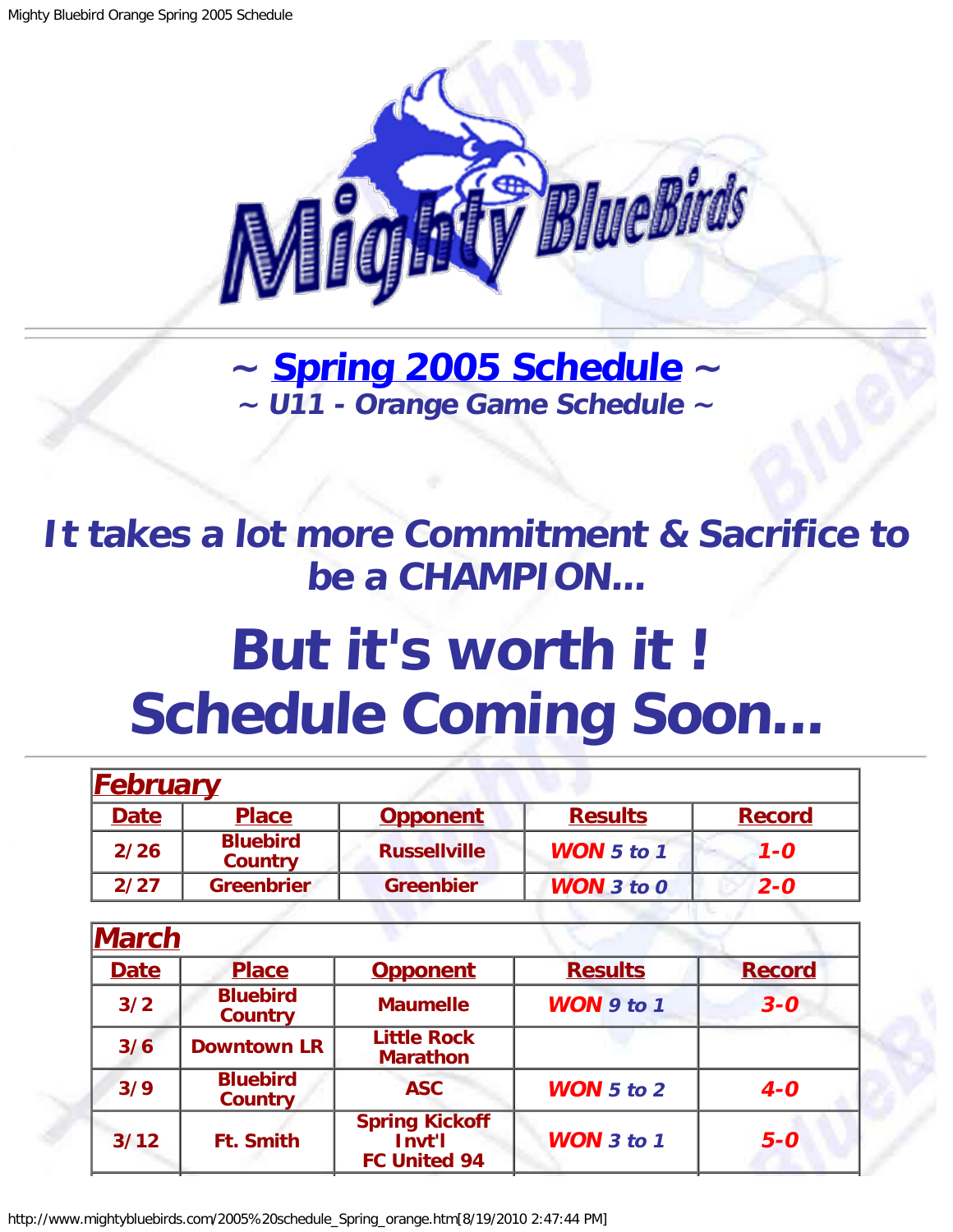| $3/12$ | <b>Ft. Smith</b> | <b>Spring Kickoff</b><br>Invt'l<br><b>FS Express 94</b>                       | Tie $2$ to $2$                                                                                                                | $5 - 0 - 1$ |
|--------|------------------|-------------------------------------------------------------------------------|-------------------------------------------------------------------------------------------------------------------------------|-------------|
| 3/13   | <b>Ft. Smith</b> | <b>Spring Kickoff</b><br>Invt'l<br><b>Russellville</b><br><b>Hurricane 94</b> | <b>WON</b> 3 to 1<br>$U - 11$<br>2005 Spring<br><b>Kick-Off</b><br><b>Classic</b><br><b>Tournament</b><br><b>Co-Champions</b> | $6 - 0 - 1$ |

| <b>April</b> |                                   |                                                                                  |                       |               |
|--------------|-----------------------------------|----------------------------------------------------------------------------------|-----------------------|---------------|
| <b>Date</b>  | <b>Place</b>                      | <b>Opponent</b>                                                                  | <b>Results</b>        | <b>Record</b> |
| 4/9          | <b>LR</b>                         | 2005 Winrock<br><b>Spring Tournament</b><br><b>ASC Red Devils</b>                | <b>WON</b> $3$ to $0$ | $7 - 0 - 1$   |
| 4/9          | <b>LR</b>                         | 2005 Winrock<br><b>Spring Tournament</b><br><b>Bryant Blue</b><br><b>Thunder</b> | Lost 0 to 4           | $7 - 1 - 1$   |
| 4/10         | <b>LR</b>                         | 2005 Winrock<br><b>Spring Tournament</b><br><b>LRFC White</b>                    | <b>WON</b> $2$ to $1$ | $8 - 1 - 1$   |
| 4/18         | <b>Bluebird</b><br><b>Country</b> | <b>Searcy Live Wires</b>                                                         | WON $3$ to $2$        | $9 - 1 - 1$   |
| 4/20         | Conway, AR                        | <b>Conway U12</b>                                                                | Lost 0 to 13          | $9 - 2 - 1$   |

| <u>May</u>  |                                    |                                                                  |                   |               |
|-------------|------------------------------------|------------------------------------------------------------------|-------------------|---------------|
| <b>Date</b> | <b>Place</b>                       | <b>Opponent</b>                                                  | <b>Results</b>    | <b>Record</b> |
| 5/7         | <b>Memphis, TN</b>                 | <b>Memphis</b><br><b>SuperClubs</b><br><b>Memphis FC 94</b>      | Tie 2 to 2        | $9 - 2 - 2$   |
| 5/7         | <b>Memphis, TN</b>                 | <b>Memphis</b><br><b>SuperClubs</b><br><b>Conway Blue Devils</b> | Lost 0 to 3       | $9 - 3 - 2$   |
| 5/8         | <b>Memphis, TN</b>                 | <b>Memphis</b><br><b>SuperClubs</b><br><b>Conway Blue Devils</b> | Lost 0 to 5       | $9 - 4 - 2$   |
| 5/9         | <b>Maumelle</b>                    | <b>Maumelle</b>                                                  | WON 6 to 1        | $10 - 4 - 2$  |
| $5/11$      | <b>ASC</b>                         | <b>ASC</b>                                                       | <b>WON</b> 4 to 1 | $11 - 4 - 2$  |
| $5/14$      | <b>Burns Park</b>                  | <b>Blaze Boys U12</b>                                            | Lost 0 to 4       | $11 - 5 - 2$  |
| $5/21$      | <b>North Little</b><br><b>Rock</b> | <b>President's Cup</b><br><b>LRFC White</b>                      | WON $3$ to $2$    | $12 - 5 - 2$  |
| $5/21$      | <b>North Little</b><br><b>Rock</b> | <b>President's Cup</b><br><b>Ft. Smith Express</b>               | <b>WON</b> 5 to 2 | $13 - 5 - 2$  |
| $5/22$      | <b>North Little</b><br><b>Rock</b> | <b>President's Cup</b><br><b>Bryant Blue</b><br>Thunder          | Lost 1 to 3       | $13 - 6 - 2$  |